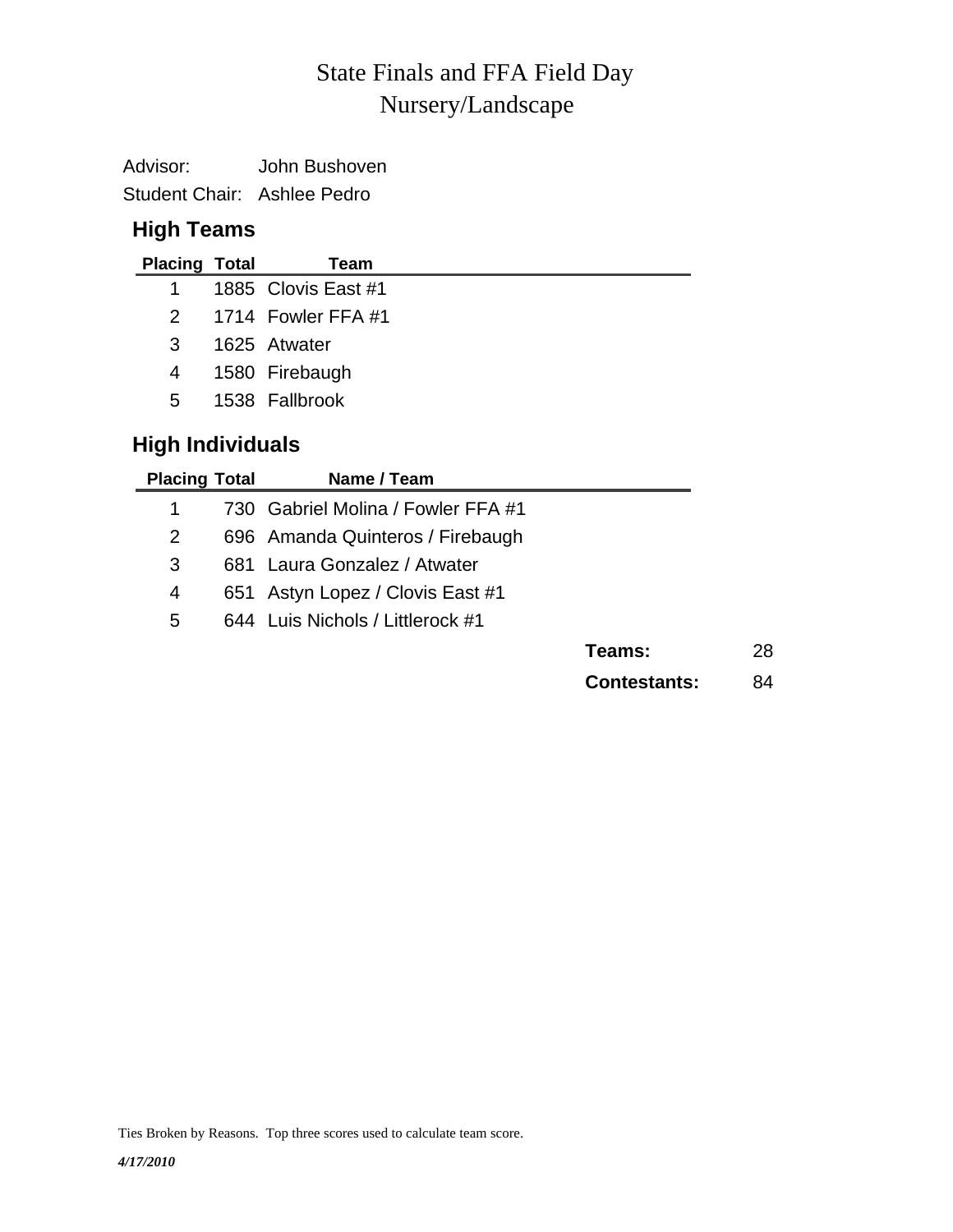## State Finals and FFA Field Day **Nursery/Landscape** State Finals and FFA Field Day

#### **Team Results**

| 117<br>Atwater              | 76<br>55 | 101            | 117 | 94  |           |      |     |     |      |                |
|-----------------------------|----------|----------------|-----|-----|-----------|------|-----|-----|------|----------------|
|                             |          |                |     |     | $\pmb{0}$ | 724  | 396 | 211 | 1625 | 3              |
| Auburn - Placer<br>88       |          | 114            | 111 | 109 | $\pmb{0}$ | 616  | 428 | 220 | 1521 | $\,6$          |
| Caruthers<br>49             | 59       | 63             | 66  | 49  | 0         | 256  | 256 | 115 | 798  | 20             |
| Clovis East #1<br>78        | 42       | 88             | 111 | 94  | 0         | 1016 | 456 | 205 | 1885 | $\mathbf 1$    |
| Clovis East #2<br>130       | 53       | 84             | 119 | 93  | 0         | 688  | 344 | 212 | 1511 | 8              |
| Conoga Park #1<br>104       | 62       | 84             | 100 | 59  | 0         | 432  | 352 | 159 | 1193 | 14             |
| Conoga Park #2<br>46        | 10       | 38             | 38  | 25  | $\pmb{0}$ | 80   | 128 | 63  | 365  | 26             |
| Etna<br>111                 | 61       | 101            | 108 | 79  | 0         | 424  | 312 | 187 | 1196 | 13             |
| Fallbrook<br>120            | 59       | 79             | 110 | 82  | $\pmb{0}$ | 664  | 424 | 192 | 1538 | $\sqrt{5}$     |
| Firebaugh<br>122            | 40       | 114            | 100 | 96  | $\pmb{0}$ | 692  | 416 | 196 | 1580 | 4              |
| Fowler #2<br>27             | 23       | $\overline{7}$ | 28  | 21  | 0         | 112  | 124 | 49  | 342  | 28             |
| Fowler FFA #1<br>126        | 79       | 101            | 109 | 83  | 0         | 756  | 460 | 192 | 1714 | $\overline{2}$ |
| <b>Fresno Central</b><br>93 | 49       | 75             | 88  | 69  | $\pmb{0}$ | 328  | 328 | 157 | 1030 | 17             |
| Heritage<br>124             | 69       | 88             | 98  | 77  | 0         | 416  | 312 | 175 | 1184 | 15             |
| Linden<br>120               | 68       | 101            | 106 | 97  | 0         | 264  | 340 | 203 | 1096 | 16             |
| Littlerock #1<br>86         | 67       | 96             | 98  | 82  | $\pmb{0}$ | 680  | 352 | 180 | 1461 | 9              |
| 18<br>Littlerock #2         | 10       | 38             | 41  | 30  | 0         | 116  | 100 | 71  | 353  | 27             |
| 116<br>Livingston #1        | 40       | 114            | 98  | 81  | 0         | 608  | 352 | 179 | 1409 | 11             |
| Livingston #2<br>20         | 13       | 25             | 40  | 28  | 0         | 124  | 116 | 68  | 366  | 25             |
| Los Molinos<br>108          | 53       | 91             | 98  | 69  | $\pmb{0}$ | 276  | 324 | 167 | 1019 | 18             |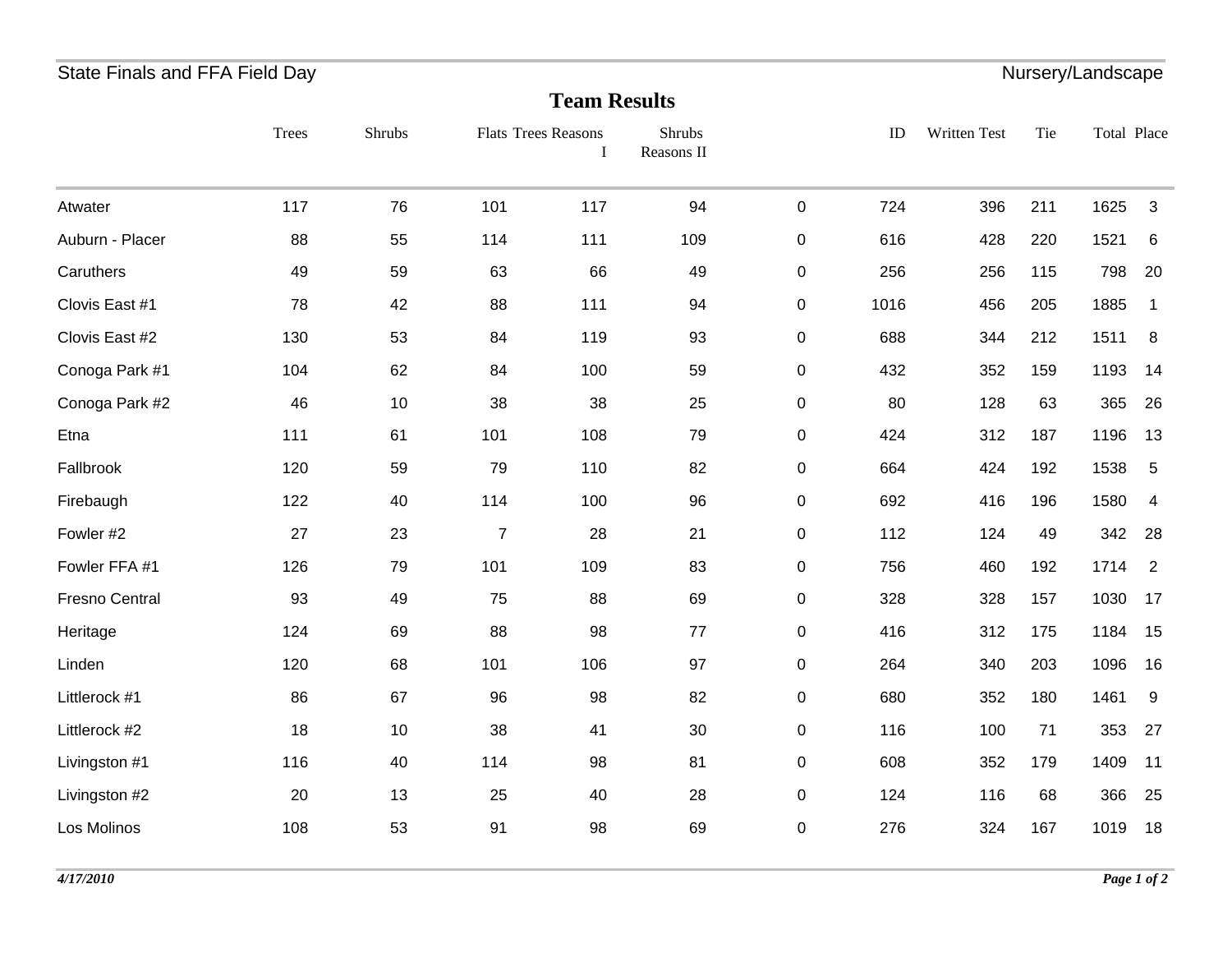## State Finals and FFA Field Day **Nursery/Landscape** State Finals and FFA Field Day

#### **Team Results**

|                           | Trees | <b>Shrubs</b> | <b>Flats Trees Reasons</b> |     | <b>Shrubs</b><br>Reasons II |             | ID  | Written Test | Tie | Total Place |      |
|---------------------------|-------|---------------|----------------------------|-----|-----------------------------|-------------|-----|--------------|-----|-------------|------|
| Madera South              | 65    | 43            | 76                         | 70  | 40                          | $\mathbf 0$ | 212 | 228          | 110 | 734         | 21   |
| Merced                    | 80    | 42            | 72                         | 75  | 42                          | 0           | 400 | 224          | 117 | 935         | 19   |
| Oroville                  | 103   | 51            | 101                        | 110 | 82                          | 0           | 596 | 376          | 192 | 1419        | 10   |
| Perris #1                 | 126   | 61            | 97                         | 99  | 69                          | $\pmb{0}$   | 708 | 352          | 168 | 1512        | - 7  |
| Perris #2                 | 32    | 15            | 25                         | 29  | 27                          | 0           | 184 | 104          | 56  | 416         | - 24 |
| Reedley                   | 66    | 58            | 50                         | 58  | 51                          | $\pmb{0}$   | 204 | 220          | 109 | 707         | 23   |
| Selma                     | 93    | 83            | 88                         | 84  | 77                          | 0           | 544 | 376          | 161 | 1345        | -12  |
| <b>West Valley Cotten</b> | 48    | 25            | 63                         | 71  | 53                          | $\mathbf 0$ | 224 | 224          | 124 | 708         | 22   |

Ties Broken by Reasons. Top three scores used to calculate team score.

| <b>Class</b> |                      | Max Score Official Cut 1 Cut 2 Cut 3 |      |   |   |   |
|--------------|----------------------|--------------------------------------|------|---|---|---|
| 01           | Trees                | 50                                   | 1234 | 2 | 4 | 5 |
|              | 02 Shrubs            | 50                                   | 3421 | 3 | 4 | 5 |
|              | 03 Flats             | 50                                   | 1432 | 4 | 4 | 5 |
|              | 04 Trees Reasons I   | 50                                   |      |   |   |   |
|              | 05 Shrubs Reasons II | 50                                   |      |   |   |   |
| 06           |                      |                                      |      |   |   |   |
| 07 ID        |                      | 400                                  |      |   |   |   |
|              | 08 Written Test      | 200                                  |      |   |   |   |
|              |                      |                                      |      |   |   |   |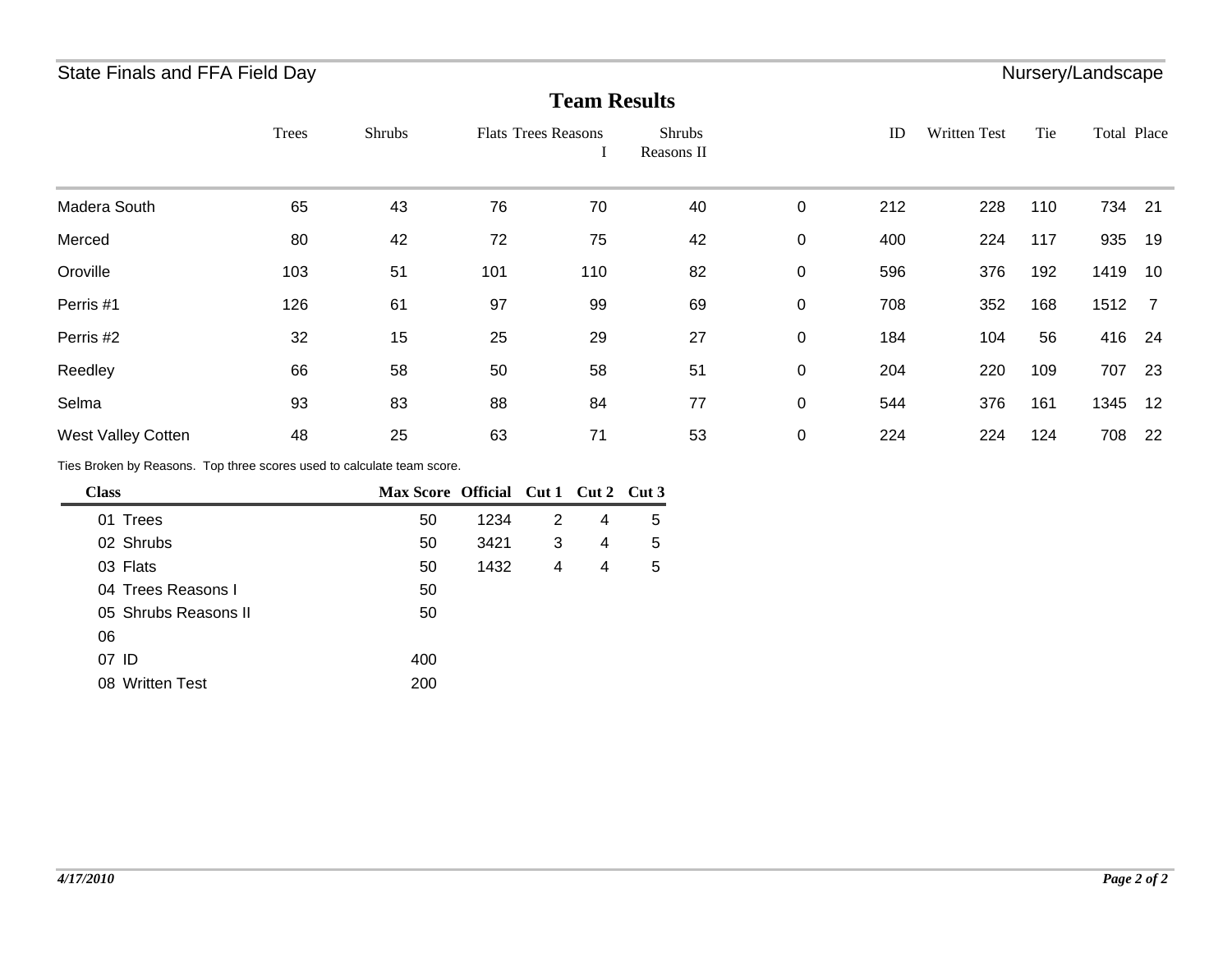## State Finals and FFA Field Day **Nursery**/Landscape and The United State State State State State State State State State State State State State State State State State State State State State State State State State State

### **Individual Results**

|                          | <b>Trees</b> | Shrubs | Flats |    | Trees Reasons I Shrubs Reasons<br>$\rm II$ | ID  | Written Test | Tie | Total       | Place           |
|--------------------------|--------------|--------|-------|----|--------------------------------------------|-----|--------------|-----|-------------|-----------------|
| <b>Atwater</b>           |              |        |       |    |                                            |     |              |     | 1625        | $\overline{3}$  |
| Cheyenne Schoonov        | 40           | 42     | 38    | 37 | 21                                         | 200 | 136          | 58  | 514* 19     |                 |
| Laura Gonzalez           | 27           | 21     | 38    | 33 | 42                                         | 372 | 148          | 75  | 681*        | 3               |
| Marisa Jorge             | 50           | 13     | 25    | 47 | 31                                         | 152 | 112          | 78  | 430*        | 39              |
| Valorie Hasko            | 31           | 10     | 38    | 28 | 21                                         | 164 | 84           | 49  | 376         | 52              |
| <b>Auburn - Placer</b>   |              |        |       |    |                                            |     |              |     | <u>1521</u> | $\underline{6}$ |
| <b>Brittney Bowen</b>    | 40           | 14     | 38    | 30 | 25                                         | 72  | 124          | 55  | 343*        | 64              |
| Luna Portillo            | 46           | 10     | 46    | 29 | 20                                         | 12  | 96           | 49  | 259         | 82              |
| Rebbeca Gooder           | 17           | 18     | 38    | 42 | 41                                         | 248 | 152          | 83  | 556*        | 12              |
| Sarah Gooder             | 31           | 23     | 38    | 39 | 43                                         | 296 | 152          | 82  | $622 * 6$   |                 |
| <b>Caruthers</b>         |              |        |       |    |                                            |     |              |     | <b>798</b>  | 20              |
| Paven Batth              | 31           | 14     | 25    | 30 | 27                                         | 96  | 144          | 57  | 367*        | 55              |
| <b>Roy Colores</b>       | 18           | 45     | 38    | 36 | 22                                         | 160 | 112          | 58  | 431* 38     |                 |
| <b>Clovis East #1</b>    |              |        |       |    |                                            |     |              |     | 1885        | $\overline{1}$  |
| Astyn Lopez              | 25           | 10     | 38    | 40 | 42                                         | 364 | 132          | 82  | 651*        | $\overline{4}$  |
| <b>Beatriz Rodriguez</b> | 31           | 15     | 25    | 40 | 28                                         | 188 | 136          | 68  | 463         | 30              |
| Katelyn Armenta          | 38           | 14     | 25    | 39 | 29                                         | 312 | 164          | 68  | 621*        | $\overline{7}$  |
| Nick Dalton              | 15           | 18     | 25    | 32 | 23                                         | 340 | 160          | 55  | $613*8$     |                 |
| <b>Clovis East #2</b>    |              |        |       |    |                                            |     |              |     | <b>1511</b> | $\underline{8}$ |
| Jessica Cruz             | 42           | 15     | 25    | 41 | 40                                         | 260 | 104          | 81  | 527*        | 15              |
| Madison Wood             | 50           | 28     | 21    | 40 | 21                                         | 108 | 108          | 61  | 376* 51     |                 |
| <b>Toushulong Vang</b>   | 38           | 10     | 38    | 38 | 32                                         | 320 | 132          | 70  | 608*        | - 9             |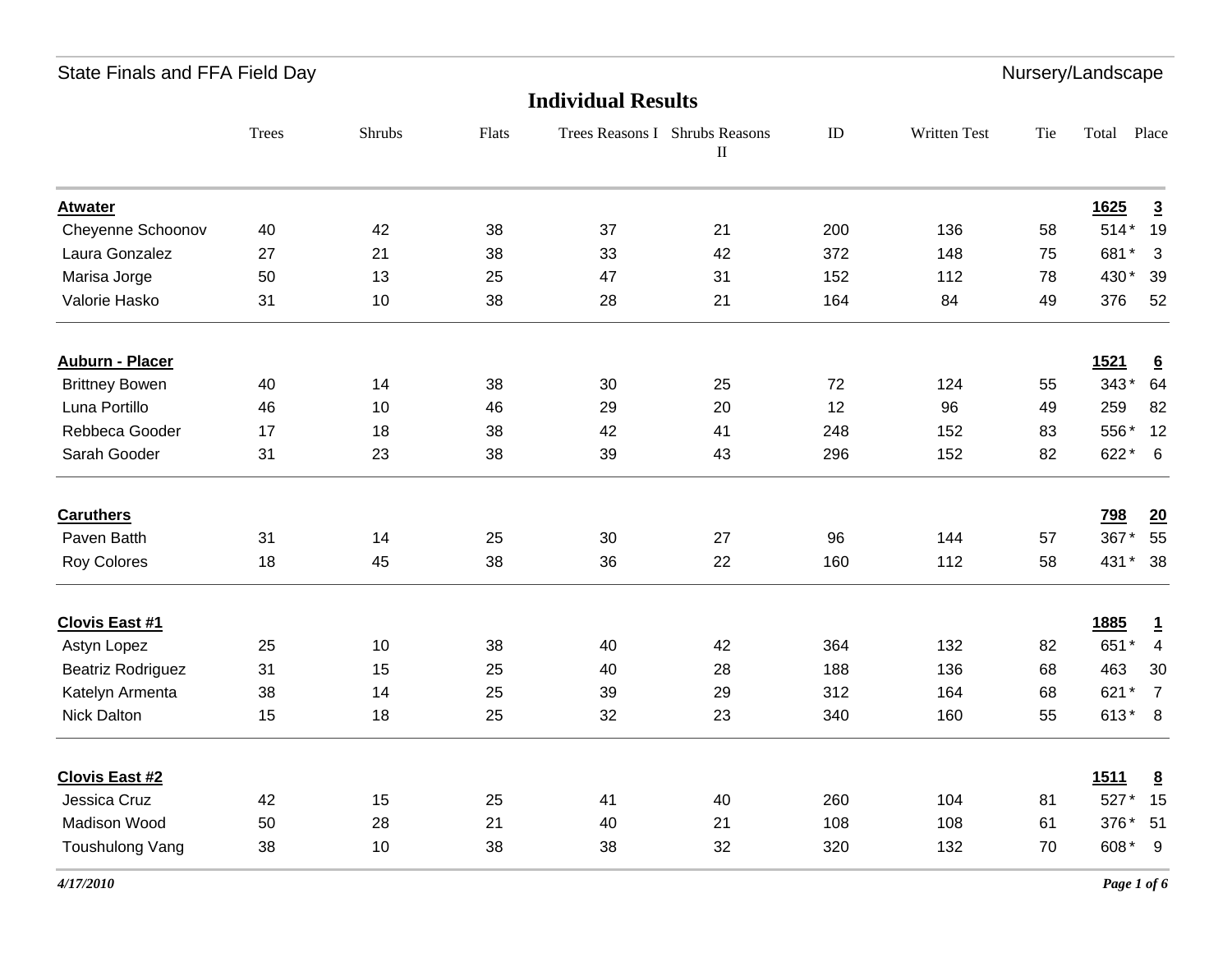State Finals and FFA Field Day **Nursery**/Landscape and The United State State State State State State State State State State State State State State State State State State State State State State State State State State

#### **Individual Results**

|                           | Trees | Shrubs | Flats |    | Trees Reasons I Shrubs Reasons<br>$\rm II$ | $\rm ID$ | Written Test | Tie | Total       | Place          |
|---------------------------|-------|--------|-------|----|--------------------------------------------|----------|--------------|-----|-------------|----------------|
| Conoga Park #1            |       |        |       |    |                                            |          |              |     | <u>1193</u> | 14             |
| <b>Catherine Cardenas</b> | 27    | 10     | 38    | 40 | 20                                         | 208      | 124          | 60  | 467*        | 27             |
| Dillon Campo              | 40    | 10     | 38    | 28 | 30                                         | 48       | 116          | 58  | 310         | 71             |
| <b>Trineca Palacio</b>    | 31    | 10     | 25    | 30 | 20                                         | 152      | 100          | 50  |             | 368* 54        |
| <b>Tyler Clark</b>        | 46    | 42     | 21    | 30 | 19                                         | 72       | 128          | 49  |             | 358* 60        |
| Conoga Park #2            |       |        |       |    |                                            |          |              |     | 365         | $\frac{26}{5}$ |
| Kiera Long                | 46    | 10     | 38    | 38 | 25                                         | 80       | 128          | 63  | 365*        | 57             |
| <b>Etna</b>               |       |        |       |    |                                            |          |              |     | 1196        | <u>13</u>      |
| Abby Travis               | 31    | 15     | 25    | 34 | 23                                         | 164      | 116          | 57  | 408*        | 44             |
| Amanda Stout              | 40    | 14     | 38    | 45 | 29                                         | 124      | 96           | 74  | 386*        | 48             |
| <b>Emily Travis</b>       | 46    | 10     | 38    | 32 | 20                                         | 60       | 96           | 52  | 302         | 75             |
| John Moran                | 40    | 32     | 38    | 29 | 27                                         | 136      | 100          | 56  |             | 402* 46        |
| <b>Fallbrook</b>          |       |        |       |    |                                            |          |              |     | 1538        | $\overline{5}$ |
| Ben Jacques               | 38    | 13     | 38    | 33 | 22                                         | 208      | 156          | 55  | 508*        | 20             |
| Connor Meehan             | 46    | 10     | 21    | 37 | 28                                         | 148      | 112          | 65  | 402         | 45             |
| Noelle Murphy             | 46    | 28     | 20    | 40 | 32                                         | 244      | 136          | 72  |             | 546* 13        |
| Torren Sampson            | 36    | 18     | 21    | 37 | 28                                         | 212      | 132          | 65  |             | 484* 24        |
| Firebaugh                 |       |        |       |    |                                            |          |              |     | 1580        | $\overline{4}$ |
| Amanda Quinteros          | 40    | 10     | 38    | 40 | 40                                         | 368      | 160          | 80  | 696*        | $\overline{2}$ |
| <b>Brenda Garcia</b>      | 18    | 47     | 38    | 30 | 18                                         | 60       | 96           | 48  | 307         | 73             |
| Jacob Phelen              | 40    | 15     | 38    | 31 | 29                                         | 176      | 136          | 60  |             | 465* 28        |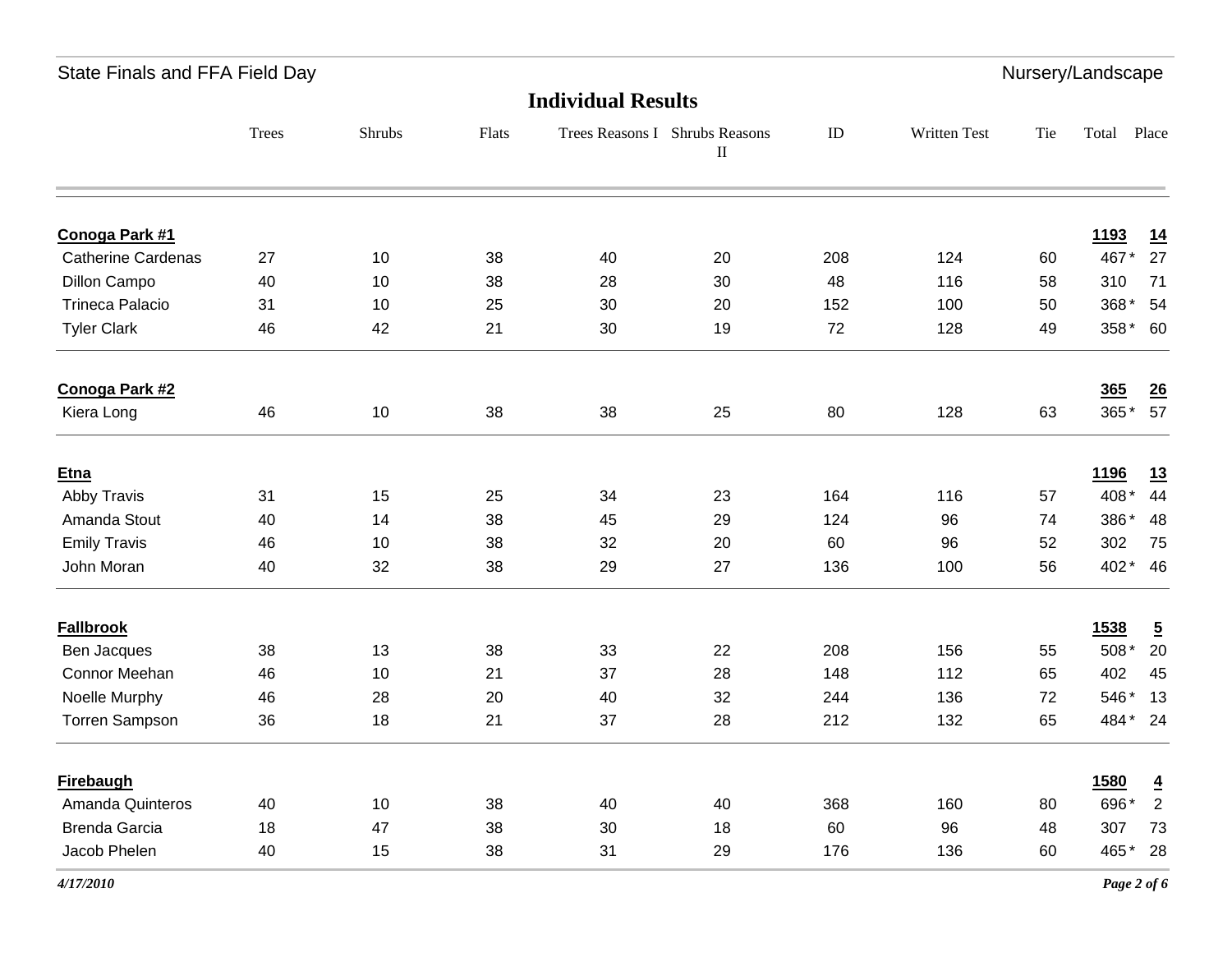|  | State Finals and FFA Field Day |  |  |  |  |
|--|--------------------------------|--|--|--|--|
|--|--------------------------------|--|--|--|--|

 $\mathsf{S}(\mathsf{S})$  and  $\mathsf{S}(\mathsf{S})$  for  $\mathsf{S}(\mathsf{S})$  for  $\mathsf{S}(\mathsf{S})$  for  $\mathsf{S}(\mathsf{S})$  for  $\mathsf{S}(\mathsf{S})$  for  $\mathsf{S}(\mathsf{S})$  for  $\mathsf{S}(\mathsf{S})$  for  $\mathsf{S}(\mathsf{S})$  for  $\mathsf{S}(\mathsf{S})$  for  $\mathsf{S}(\mathsf{S})$  for  $\mathsf{S}(\mathsf{S$ 

|                       | Trees | Shrubs | Flats          |    | Trees Reasons I Shrubs Reasons<br>$\rm II$ | ${\rm ID}$ | Written Test | Tie | Total   | Place            |
|-----------------------|-------|--------|----------------|----|--------------------------------------------|------------|--------------|-----|---------|------------------|
| Mayra Magallon        | 42    | 15     | 38             | 29 | 27                                         | 148        | 120          | 56  | 419* 41 |                  |
| Fowler #2             |       |        |                |    |                                            |            |              |     | 342     | $\underline{28}$ |
| <b>Madeline Bates</b> | 27    | 23     | $\overline{7}$ | 28 | 21                                         | 112        | 124          | 49  | 342*    | 65               |
| Fowler FFA #1         |       |        |                |    |                                            |            |              |     | 1714    | $\overline{2}$   |
| Benjamin Espudo       | 38    | 40     | 21             | 30 | 19                                         | 116        | 156          | 49  | 420     | 40               |
| Denishia Aguliar      | 46    | 14     | 25             | 38 | 23                                         | 212        | 132          | 61  | 490*    | 23               |
| <b>Gabriel Molina</b> | 40    | 42     | 38             | 34 | 28                                         | 384        | 164          | 62  | 730*    | $\overline{1}$   |
| Makena Morgan         | 40    | 23     | 38             | 37 | 32                                         | 160        | 164          | 69  | 494* 22 |                  |
| <b>Fresno Central</b> |       |        |                |    |                                            |            |              |     | 1030    | 17               |
| Dara Real             | 18    | 15     | 25             | 30 | 26                                         | 148        | 108          | 56  | 370*    | 53               |
| Kiana Harris          | 17    | 28     | 25             | 31 | 19                                         | 12         | 68           | 50  | 200     | 83               |
| Shouazong Yang        | 48    | 10     | 25             | 31 | 21                                         | 108        | 96           | 52  | 339*    | 66               |
| Tyler Henrickson      | 27    | 24     | 25             | 27 | 22                                         | 72         | 124          | 49  | $321*$  | 69               |
| <b>Heritage</b>       |       |        |                |    |                                            |            |              |     | 1184    | 15               |
| Janette Sanchez       | 38    | 24     | 25             | 32 | 29                                         | 292        | 152          | 61  | 592*    | 10               |
| Josh Peck             | 46    | 15     | 25             | 37 | 28                                         | 52         | 84           | 65  | 287*    | 79               |
| <b>Lizzy Creek</b>    | 40    | 30     | 38             | 29 | 20                                         | 72         | 76           | 49  |         | 305* 74          |
| Linden                |       |        |                |    |                                            |            |              |     | 1096    | 16               |
| Anna Whitesides       | 40    | 40     | 38             | 34 | 28                                         | 100        | 112          | 62  | 392*    | 47               |
| Gianna Stagnaro       | 13    | 10     | 25             | 34 | 23                                         | 72         | 112          | 57  | 289     | 77               |
| Mackenzie Goold       | 40    | 18     | 25             | 35 | 26                                         | 92         | 116          | 61  | 352*    | 63               |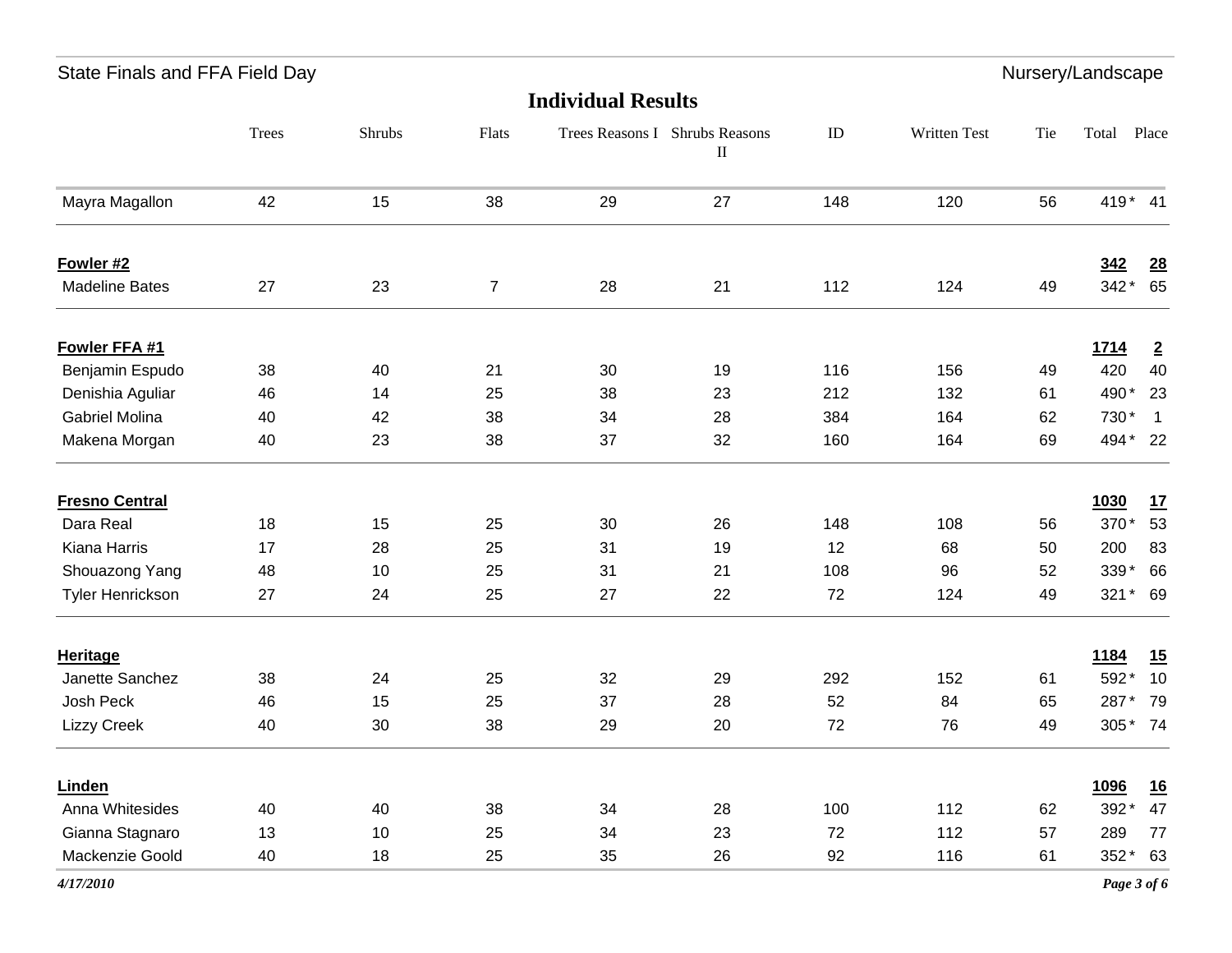|  | State Finals and FFA Field Day |  |  |  |  |
|--|--------------------------------|--|--|--|--|
|--|--------------------------------|--|--|--|--|

Nursery/Landscape

|                       | Trees | Shrubs | Flats |    | Trees Reasons I Shrubs Reasons<br>$\rm II$ | ${\rm ID}$ | Written Test | Tie | Total       | Place                   |
|-----------------------|-------|--------|-------|----|--------------------------------------------|------------|--------------|-----|-------------|-------------------------|
| Maddy Zolezzi         | 40    | 10     | 38    | 37 | 43                                         | 72         | 112          | 80  | 352* 62     |                         |
| Littlerock #1         |       |        |       |    |                                            |            |              |     | <b>1461</b> | $\overline{\mathbf{a}}$ |
| Jiggs Briggs          | 27    | 28     | 38    | 30 | 26                                         | 236        | 140          | 56  | 525*        | 18                      |
| Jonathan Briggs       | 27    | 24     | 20    | 28 | 25                                         | 96         | 72           | 53  | 292*        | 76                      |
| Luis Nichols          | 32    | 15     | 38    | 40 | 31                                         | 348        | 140          | 71  | 644*        | 5                       |
| <b>Tyas Shorter</b>   | 18    | 14     | 38    | 28 | 23                                         | 72         | 96           | 51  | 289         | 78                      |
| Littlerock #2         |       |        |       |    |                                            |            |              |     | 353         | 27                      |
| Rion Page             | 18    | 10     | 38    | 41 | 30                                         | 116        | 100          | 71  | $353*$      | 61                      |
| <b>Livingston #1</b>  |       |        |       |    |                                            |            |              |     | 1409        | 11                      |
| Armando Garcia        | 38    | 15     | 38    | 33 | 31                                         | 268        | 104          | 64  | 527*        | 16                      |
| Francisco Hurtado     | 38    | 15     | 38    | 36 | 21                                         | 196        | 120          | 57  | 464*        | 29                      |
| Timothy Janz          | 40    | 10     | 38    | 29 | 29                                         | 144        | 128          | 58  | 418*        | 42                      |
| <b>Tyler Goulart</b>  | 40    | 28     | 25    | 33 | 19                                         | 124        | 96           | 52  | 365         | 58                      |
| <b>Livingston #2</b>  |       |        |       |    |                                            |            |              |     | 366         | 25                      |
| Amanjot Kaur          | 20    | 13     | 25    | 40 | 28                                         | 124        | 116          | 68  | 366*        | 56                      |
| <b>Los Molinos</b>    |       |        |       |    |                                            |            |              |     | <u>1019</u> | <u>18</u>               |
| <b>Bridget Cossio</b> | 31    | 28     | 38    | 32 | 22                                         | 176        | 112          | 54  | 439*        | 34                      |
| Shirlyn Robley        | 37    | 10     | 12    | 38 | 27                                         | 32         | 116          | 65  | $272*$      | 81                      |
| <b>Tamara Ables</b>   | 40    | 15     | 41    | 28 | 20                                         | 68         | 96           | 48  | 308*72      |                         |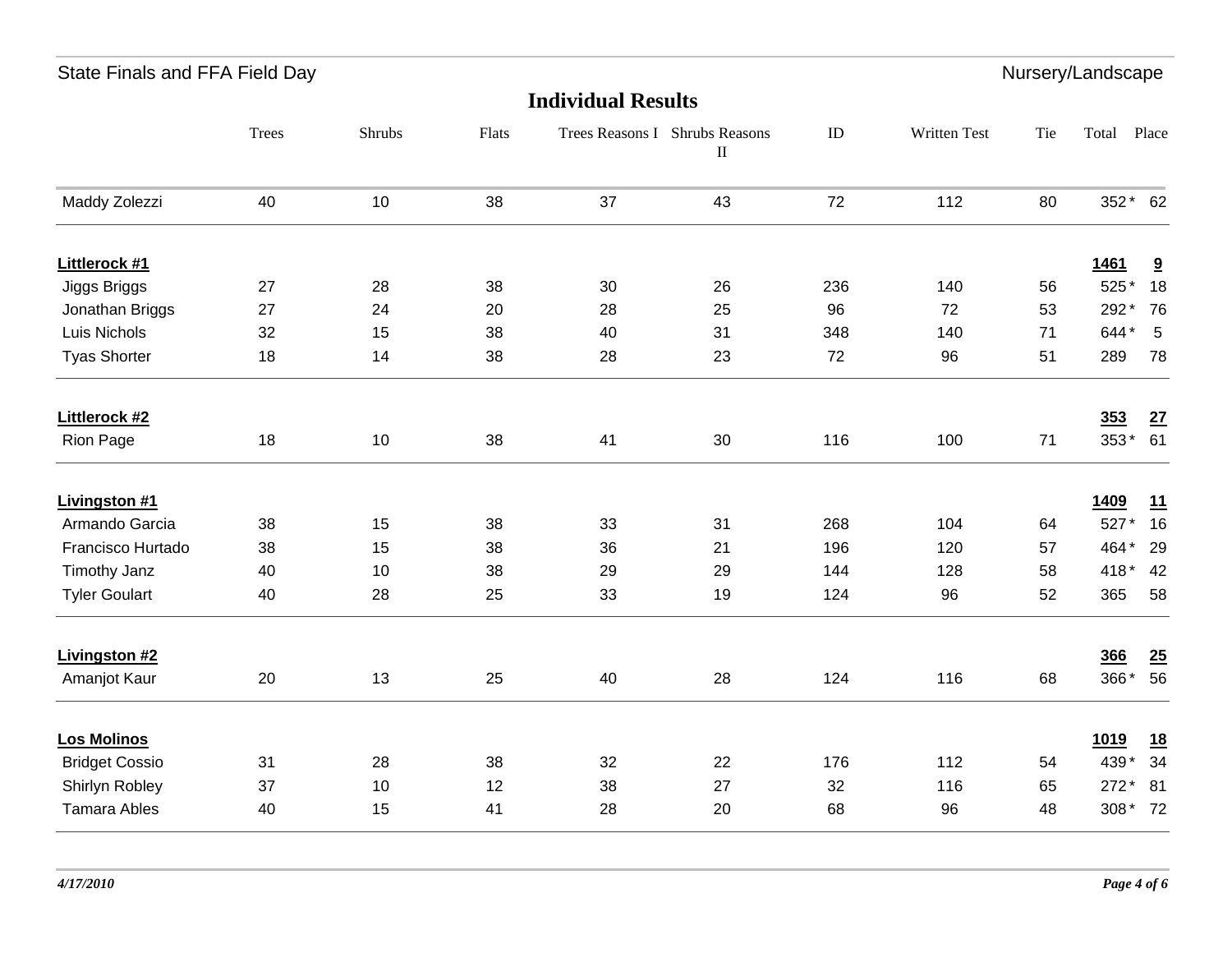|  | State Finals and FFA Field Day |  |  |  |  |
|--|--------------------------------|--|--|--|--|
|--|--------------------------------|--|--|--|--|

Nursery/Landscape

### **Individual Results**

|                         | <b>Trees</b> | Shrubs | Flats       |    | Trees Reasons I Shrubs Reasons<br>$\mathbf{I}$ | ID  | Written Test | Tie | Total       | Place           |
|-------------------------|--------------|--------|-------------|----|------------------------------------------------|-----|--------------|-----|-------------|-----------------|
| <b>Madera South</b>     |              |        |             |    |                                                |     |              |     | <u>734</u>  | 21              |
| Ramon Galindo           | 25           | 28     | 38          | 41 | 19                                             | 164 | 132          | 60  | 447*        | 33              |
| Rochelle Brewer         | 40           | 15     | 38          | 29 | 21                                             | 48  | 96           | 50  | 287* 80     |                 |
| <b>Merced</b>           |              |        |             |    |                                                |     |              |     | 935         | <u>19</u>       |
| Alexis Castro           | 40           | 18     | 34          | 37 | 21                                             | 180 | 108          | 58  | 438*        | 35              |
| Mark Mua                | 40           | 24     | 38          | 38 | 21                                             | 220 | 116          | 59  | 497* 21     |                 |
| <b>Oroville</b>         |              |        |             |    |                                                |     |              |     | <u>1419</u> | <u>10</u>       |
| Branden Morgan          | 38           | 13     | 25          | 37 | 31                                             | 188 | 140          | 68  | 472*        | 26              |
| Charlie Raschna         | 38           | 18     | 38          | 45 | 29                                             | 96  | 100          | 74  | 364*        | 59              |
| <b>Elizabeth Flores</b> | 27           | 20     | 38          | 28 | 22                                             | 312 | 136          | 50  | 583*        | 11              |
| Kenny Smith             | 40           | 14     | $\mathbf 0$ | 31 | 23                                             | 112 | 92           | 54  | 312         | 70              |
| Perris #1               |              |        |             |    |                                                |     |              |     | 1512        | $\mathbf{Z}$    |
|                         |              |        |             |    |                                                |     |              | 0   | $\mathbf 0$ | 84              |
| Carina Sandoval         | 46           | 13     | 38          | 39 | 20                                             | 188 | 108          | 59  | 452         | 32              |
| Israel Perryman         | 40           | 15     | 25          | 39 | 25                                             | 200 | 112          | 64  | 456*        | 31              |
| Soledad Soto            | 46           | 18     | 38          | 33 | 23                                             | 252 | 116          | 56  | 526* 17     |                 |
| Thomas Acosta           | 40           | 28     | 34          | 27 | 21                                             | 256 | 124          | 48  | 530* 14     |                 |
| Perris <sub>#2</sub>    |              |        |             |    |                                                |     |              |     | <u>416</u>  | $\overline{24}$ |
| Frederick Hamblin       | 32           | 15     | 25          | 29 | 27                                             | 184 | 104          | 56  | 416*        | 43              |

**Reedley 707 23**